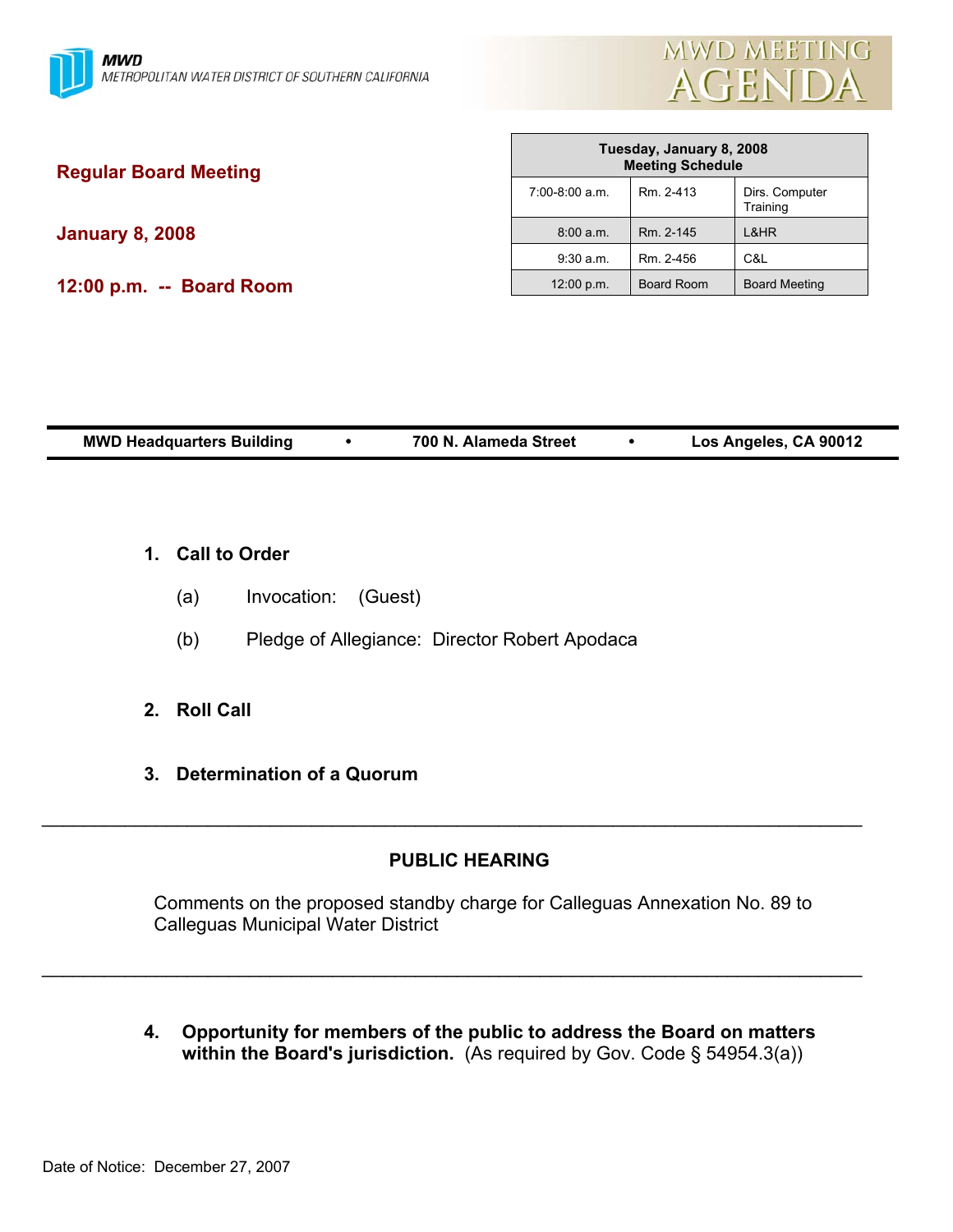## **5. OTHER MATTERS**

- A. Approval of the Minutes of the Meeting for December 11, 2007. (A copy has been mailed to each Director) Any additions, corrections, or omissions
- B. Report on Directors' meetings attended at Metropolitan expense
- C. Induction of new Director, S. R. Al Lopez, from Western Municipal Water District of Riverside County
	- (a) Receive credentials
	- (b) Report on credentials by General Counsel
	- (c) File credentials
	- (d) Administer Oath of Office
	- (e) File Oath
- D. Induction of new Director, Phillip D. Hawkins, from Central Basin Municipal Water District
	- (a) Receive credentials
	- (b) Report on credentials by General Counsel
	- (c) File credentials
	- (d) Administer Oath of Office
	- (e) File Oath
- E. Presentation of five-year service pin to Director Randy Record, representing Eastern Municipal Water District
- F. Approve committee assignments
- G. Chairman's Monthly Activity Report

### **6. DEPARTMENT HEADS' REPORTS**

- A. General Manager's summary of Metropolitan's activities for the month of December
- B. General Counsel's summary of Legal Department activities for the month of December
- C. General Auditor's summary of activities for the month of December
- D. Ethics Officer's summary of activities for the month of December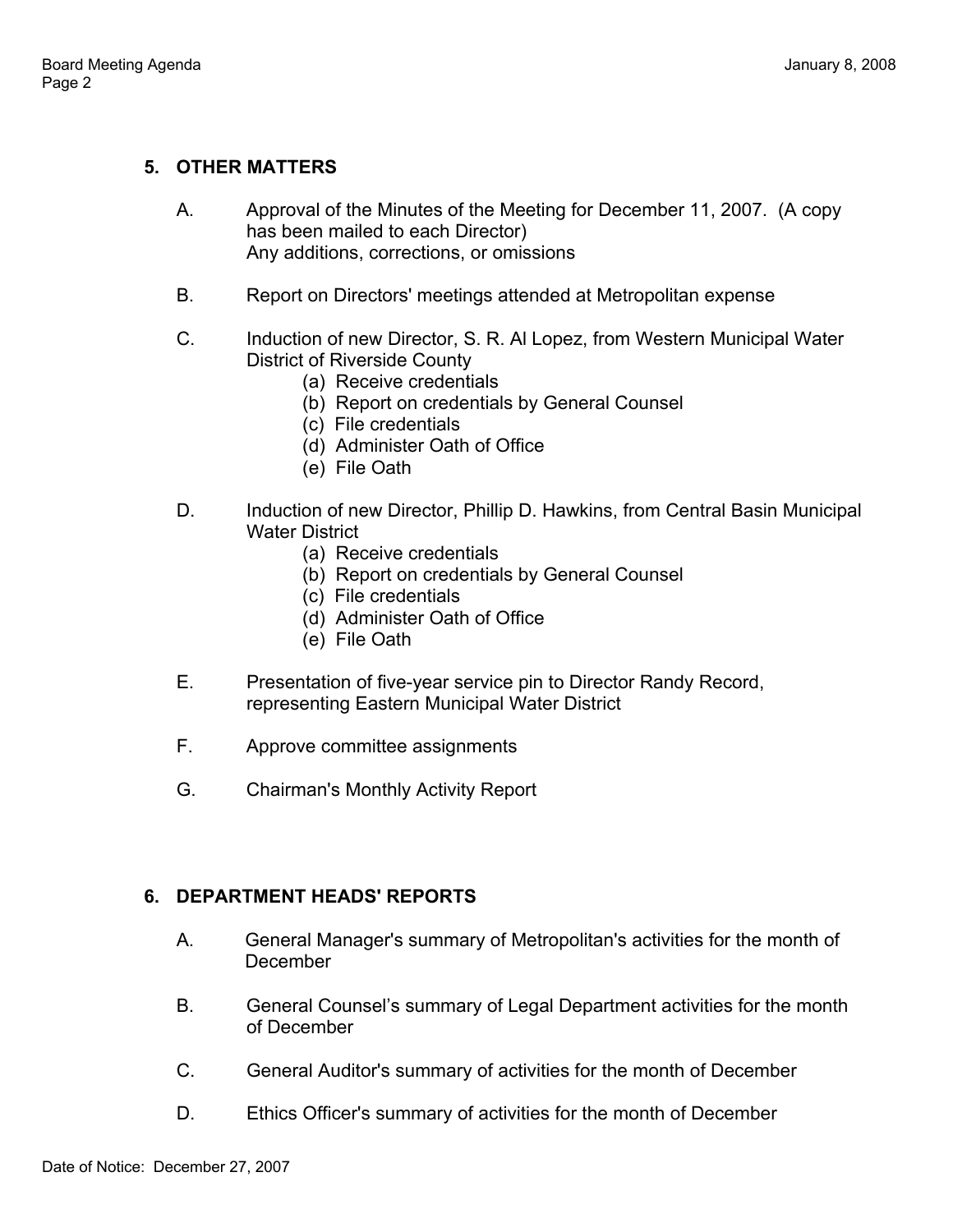## **7. CONSENT CALENDAR ITEMS — ACTION**

**7-1** Grant conditional approval for Annexation No. 93 to Calleguas Municipal Water District and Metropolitan; and adopt resolution of intention to impose water standby charge. (B&F)

### **Recommendation**:

**Option #1:** 

**Adopt the CEQA determination and** 

- **a. Grant conditional approval for the Calleguas Annexation No. 93 concurrently to Calleguas and to Metropolitan, conditioned upon receipt in full of annexation fee of approximately \$10,800.18 to Metropolitan if completed by December 31, 2008, or if completed later, at the then-current annexation charge rate;**
- **b. Approve Calleguas' Statement of Compliance with the current Water Use Efficiency Guidelines; and**
- **c. Adopt the resolution of intention to impose water standby charge within the proposed annexation territory, substantially in the form of Attachment 3 to the board letter.**
- **7-2** Authorize expenditure of \$774,000; and award \$511,500 contract for Diamond Valley Lake Security and Wildlife Protection Fencing (Approp. 15334). (E&CP)

### **Recommendation**:

**Option #1:** 

**Adopt the CEQA determination and** 

- **a. Award a \$511.500 contract to Lightning Fence Co. for DVL Security and Wildlife Protection Fencing; and**
- **b. Authorize expenditure of \$774,000 in previously appropriated funds.**
- **7-3** Appropriate \$1.95 million; and authorize seven rehabilitation projects within Metropolitan's service area (Approps. 15377 and 15441). (E&CP)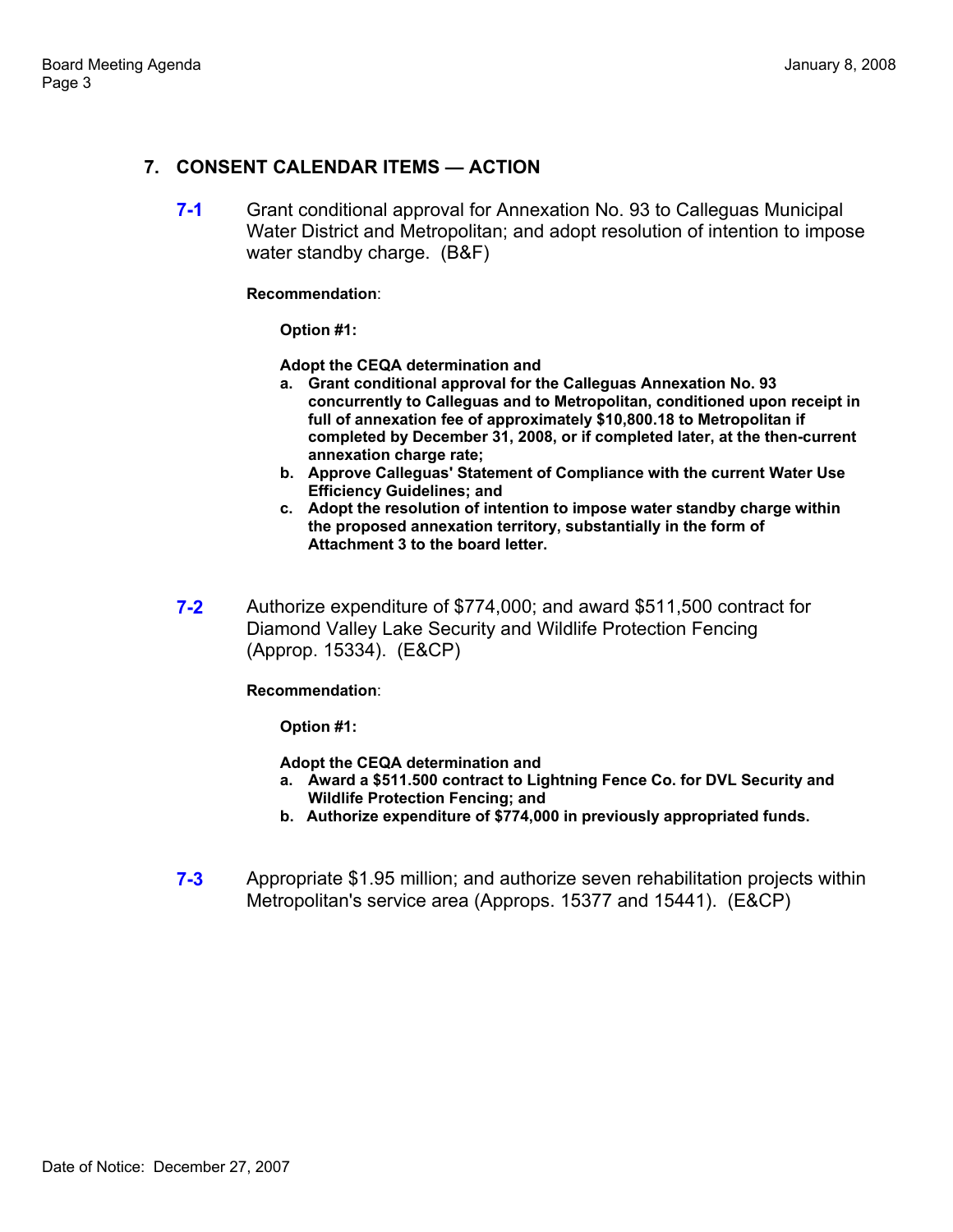#### **Recommendation**:

**Option #1:** 

**Adopt the CEQA determination and** 

- **a. Appropriate \$1.95 million; and**
- **b. Authorize seven distribution system rehabilitation projects:** 
	- **Construction to repair erosion damage to St. John's Canyon Channel;**
	- **Final design and procurement of the valve replacement at Magazine Canyon shaft for the San Fernando Tunnel;**
	- **Final design for upgrade of the San Diego Canal bisulfite system;**
	- **Final design for rehabilitation of the Garvey Reservoir seepage data collection system;**
	- **Final design for modification of the Palos Verdes Reservoir energy dissipation structure;**
	- **Final design of road improvements at Service Connection OC-44; and**
	- **Preliminary design for the Santiago Control tower access road improvement.**
- **7-4** Authorize reopening of Appropriation No. 15414 for completion of the Fluoridation Program. (E&CP)

#### **Recommendation**:

#### **Adopt the CEQA determination and reopen Approp. 15414 to fund completion of the Fluoridation Program.**

**7-5** Report on Bay-Delta Conservation Plan; and authorize increase of \$350,000 for a total of \$650,000 in maximum amount payable under contract with Resources Law Group to assist in preparation of the Bay-Delta Conservation Plan. (L&HR)

### **Recommendation**:

**Option #1:** 

**Adopt the CEQA determination and authorize the General Counsel to amend the existing agreement with the Resources Law Group for assistance on CESA and FESA issues, including development of the BDCP, to increase the maximum amount payable by \$350,000 to \$650,000.** 

**7-6** • Authorize amending contract for consulting/legal services from \$100,000 to a maximum of \$300,000 with Akerman Senterfitt to assist with implementation of an electronic discovery litigation readiness program. (L&HR)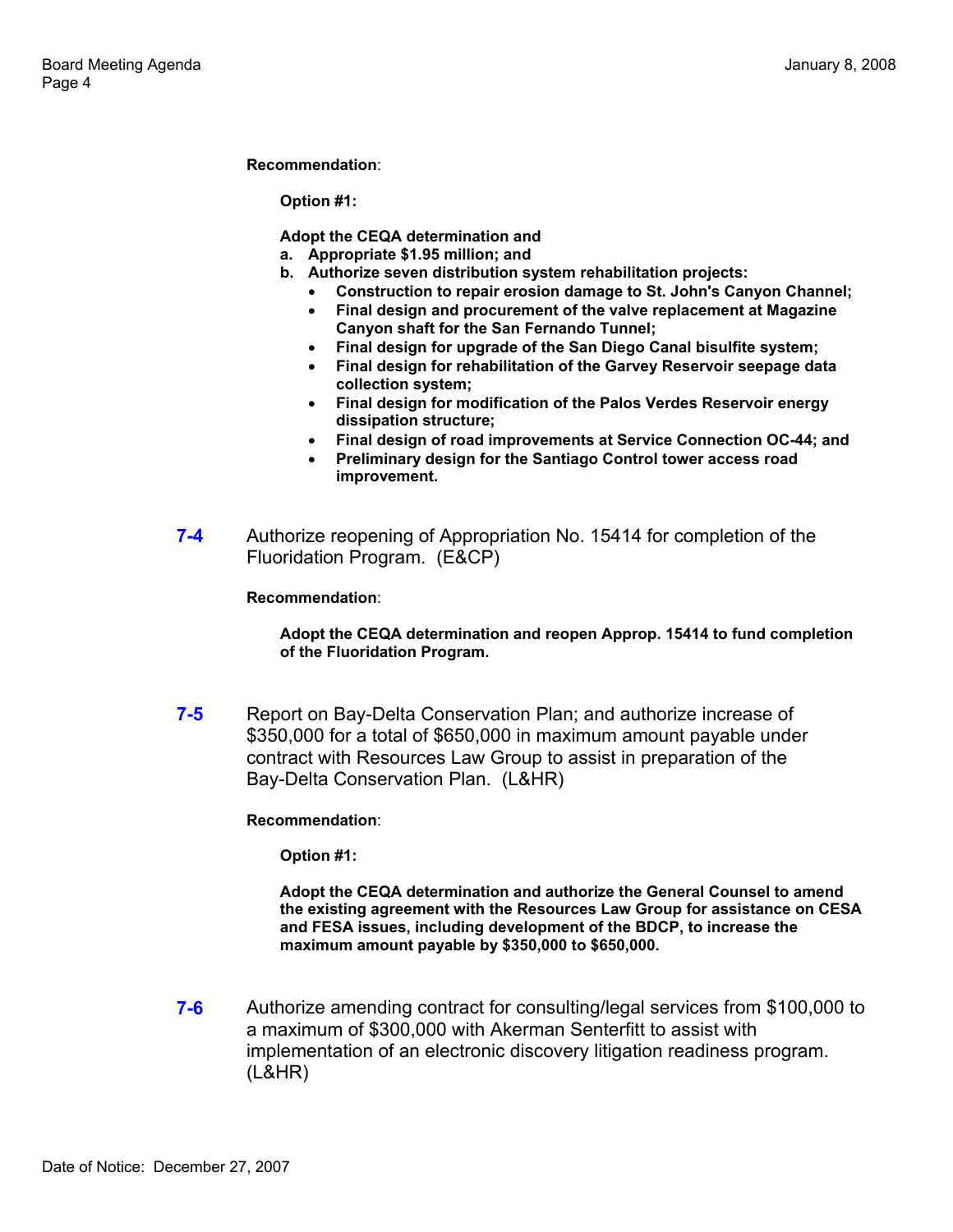**Recommendation**:

**Option #1:** 

**Adopt the CEQA determination and authorize the amendment of the contract with Akerman Senterfitt to increase the maximum payable by \$200,000 for a total of \$300,000.** 

### **(END OF CONSENT CALENDAR)**

### **8. OTHER BOARD ITEMS — ACTION**

**8-1** Determine water revenue requirements; set a public hearing date; and adopt resolutions giving notice of intention to impose rates and charges for fiscal year 2008/09. (B&F)

**Recommendation**:

**Option #2:** 

- **Adopt the CEQA determination and**
- **b. Determine that revenues required from rates and charges during FY 2008/09 should not be less than \$1.32 billion, and use this determination in establishing water rates and charges to be effective January 1, 2009;**
- **b. Set a time for a public hearing of the Business and Finance Committee at which interested parties may present their views regarding the General Manager's recommendation for rates and charges to be effective January 1, 2009; and**
- **c. Adopt the following resolutions:** 
	- **1. Resolution of intention to impose the Readiness-to-Serve Charge in the form shown as Attachment 2 to the board letter, declaring the Board's intention (i) at its March 11, 2008 meeting to consider and act upon the General Manager's recommendation to impose a Readiness-to-Serve Charge and (ii) at its May 13, 2008 meeting to consider and act upon the General Manager's recommendation to impose standby charges within the service territories of member agencies that have requested that charge as a means of collecting all or a portion of their RTS Charge.**
	- **2. Resolution of intention to impose a Capacity Charge in the form shown as Attachment 3 to the board letter, declaring the Board's intention at its March 11, 2008 meeting to consider and act upon the General Manager's recommendation to impose a Capacity Charge.**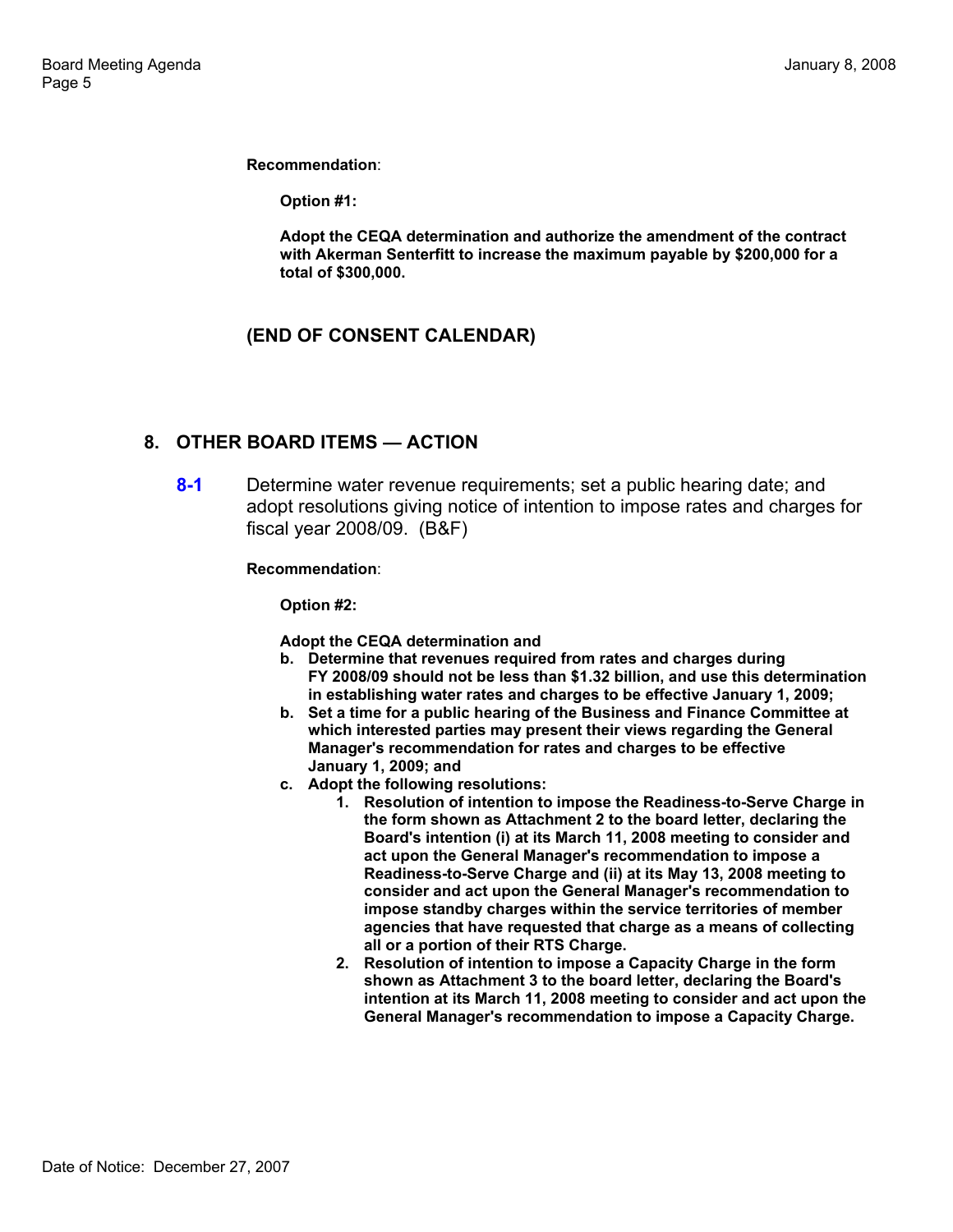**8-2** Approve Legislative Strategy for 2008. (C&L)

### **Recommendation**:

**Option #1:** 

### **Adopt the CEQA determination and approve the 2008 Legislative Strategy.**

- 8-3 Report on *Victor Alan Gordon v. Metropolitan, et al.*, LASC Case No. BC353932; and authorize increase of \$200,000 for a total of \$550,000 in maximum amount payable under the contract with Weston, Benshoof, Rochefort, Rubalcava & MacCuish, LLP for legal services to defend Metropolitan. (L&HR) **[Conference with legal counsel—existing litigation; to be heard in closed session pursuant to Gov. Code Section 54956.9(a)]**
- 8-4 Report on *Cadiz, Inc., etc. v. Metropolitan*, LASC Case No. BC343232; and authorize increase of \$1.3 million for a total of \$1.4 million in maximum amount payable under contract with Fulbright & Jaworski to defend Metropolitan. (L&HR) **[Conference with legal counsel—existing litigation; to be heard in closed session pursuant to Gov. Code Section 54956.9(a)]**

### **9. BOARD INFORMATION ITEMS**

- **9-1** Status report for the Inland Feeder Program for activities through November 2007. (E&CP)
- **9-2** Transmit proposed 2008/09 fiscal year budget. (B&F)

### **10. FUTURE AGENDA ITEMS**

### **11. ADJOURNMENT**